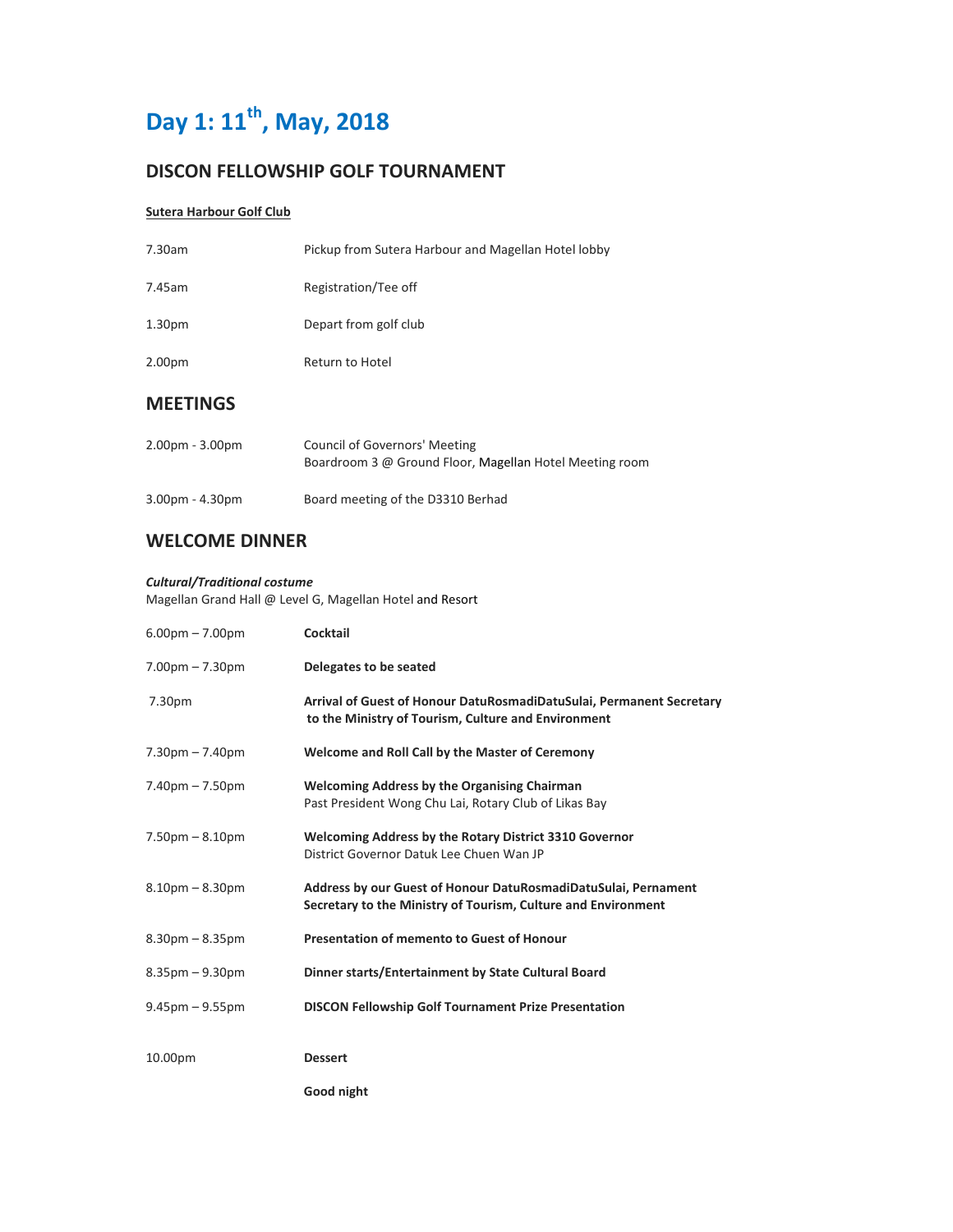

## **SPOUSE PROGRAM**

#### **Trip to Gayana Marine Resort**

| 10.00am    | Depart from hotel to Jetty                                                                  |
|------------|---------------------------------------------------------------------------------------------|
| 10.30am    | Depart to Gayana Marine Resort                                                              |
| 10.45am    | Arrival at Resort jetty. View video presentation and tour Marine Ecology<br>Research Centre |
| 12.00 noon | Lunch                                                                                       |
| 02.00pm    | Depart for Kota Kinabalu                                                                    |

## **OPENING CEREMONY**

#### *Formal attire*

Magellan Grand Hall G Level, Magellan Hotel & Resort

| $8.15$ am – $8.30$ am | Arrival of conference delegates & singing session                                                                                                                                                                          |
|-----------------------|----------------------------------------------------------------------------------------------------------------------------------------------------------------------------------------------------------------------------|
| $8.30$ am – $8.35$ am | <b>Arrival of Rotary District 3310 Governor</b><br>Arrival of Rotary International President's Personal Representative (RIPPR) to the<br>District Conference of Rotary District 3310 Past District Governor David Anderson |
| $8.35$ am – $8.40$ am | <b>Invocation by Past District GovernorIr John Cheah</b>                                                                                                                                                                   |
| $8.40$ am - $8.45$ am | <b>Welcoming Address by Host Club President Vincent Chua</b>                                                                                                                                                               |
| $8.45$ am – $8.55$ am | Presentation of National and Rotary International Flags and Anthems                                                                                                                                                        |
| $8.55$ am – 9.05am    | <b>Roll call of clubs</b>                                                                                                                                                                                                  |
| $9.05$ am - $9.20$ am | Opening Address by the Rotary District 3310 Governor                                                                                                                                                                       |
| $9.20$ am – $9.35$ am | District Governor Datuk Lee Chuen Wan JP recognizes the following;-                                                                                                                                                        |

Rotary International President Personal Representative, Past District Governor David Anderson from District 9790 Australia and charming spouse, Supattra Past District Governors and their spouses Regional Rotary Coordinators, Assistant Coordinators District Governor-Elect, Henry Tan and charming spouse Ellen District Governor-Nominee Jeffrey Yong and charming spouse Betty Wong District Governor-Nominee Designate RajamohanMunisamy Assistant Governors District Chairs and Officers Host Club President Vincent Chua and charming spouse Jesleen Wong Organizing Chair Past President Wong Chu Lai and charming spouse Huang Qi Club Presidents Arch C. Klumph Society Members Major Donors, Benefactors, Bequest Society Members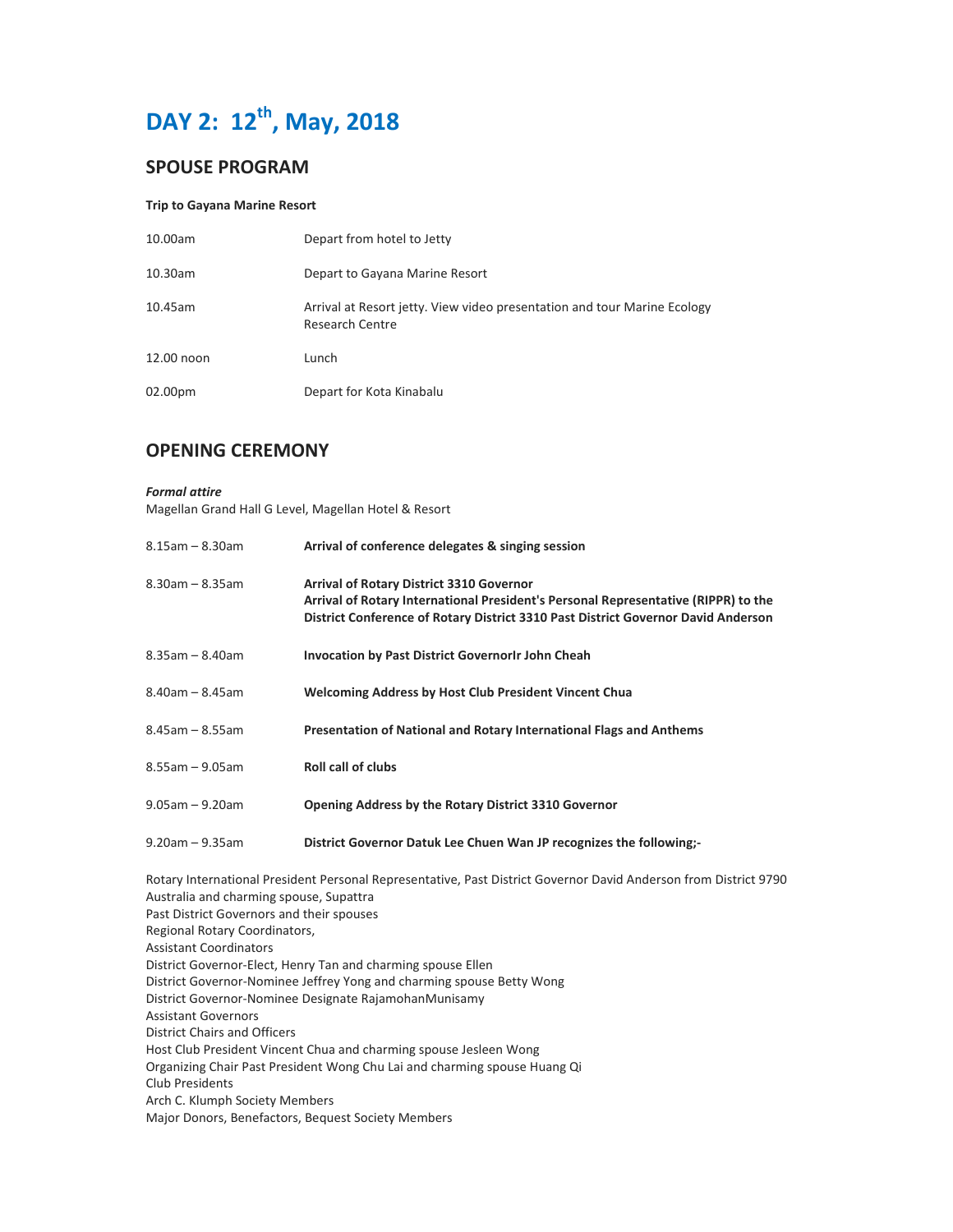Paul Harris Society Members, Paul Harris Fellows and Sustaining Members Visiting Rotarians and spouses from other Districts Fellow Rotarians and their spouses District Rotaract Representative Rotractors and Interactors Rotarians attending the Conference for the first time  **A MINUTE SILENCE IN MEMORY OF DEARLY DEPARTED ROTARIANS.** 

| $9.35$ am - $9.40$ am | Introduction of the Rotary International President's Personal Representative (RIPPR)<br>to the District Conference of Rotary District 3310 Past District Governor David<br>Anderson by Past District Governor Haji Andre Suharto. |
|-----------------------|-----------------------------------------------------------------------------------------------------------------------------------------------------------------------------------------------------------------------------------|
| $9.40$ am – $9.55$ am | Presidential Address by the Rotary International President's Personal Representative<br>(RIPPR) to the District Conference of Rotary District 3310                                                                                |
| $9.55$ am - 10.00am   | <b>Official Opening Ceremony of the 27th Rotary District 3310 Conference by</b><br>Rotary International President's Personal Representative (RIPPR) to the<br><b>D3310 DistrictConference</b>                                     |
| $10.00$ am - 10.05am  | Vote of Thanks by Immediate Past District Governor Michael Yee                                                                                                                                                                    |
| $10.05$ am - 10.20am  | <b>COFFEE BREAK/Press Conference</b>                                                                                                                                                                                              |

# **PLENARY SESSION 1**

#### *Formal attire*

Magellan Grand Hall G Level, Magellan Hotel and Resort

| $10.20$ am - 10.25am    | Session Chair Opening Address: Past District Governor Haji Andre Suharto                                       |
|-------------------------|----------------------------------------------------------------------------------------------------------------|
| $10.25$ am - 10.30am    | Introduction of GUEST SPEAKER: Tan Sri Chong KahKiat JP by Past<br>District Governor Datuk Zainie Abdul Aucasa |
| $10.30$ am - 11.20am    | <b>GUEST SPEAKER: "Governor's Lecture on Values"</b>                                                           |
| $11.25$ am - 11.30am    | Presentation of memento by District Governor to Guest Speaker                                                  |
| $11.35$ am - 11.40am    | <b>Introduction of SPEAKER A:</b><br>PresidentK. Kesavapany, RotaryClub ofRaffles City Singapore.              |
| $11.40$ am $- 12.25$ pm | "ROTARY in a fast changing world-coping and adapting"                                                          |
| $11.25$ am - 11.35am    | Question and Answer Session                                                                                    |
| $12.25$ pm $-12.40$ pm  | Presentation of memento by District Governor to Speaker                                                        |
| $12.40$ pm $- 1.20$ pm  | LUNCH @ Magellan Grand Hall Lobby.                                                                             |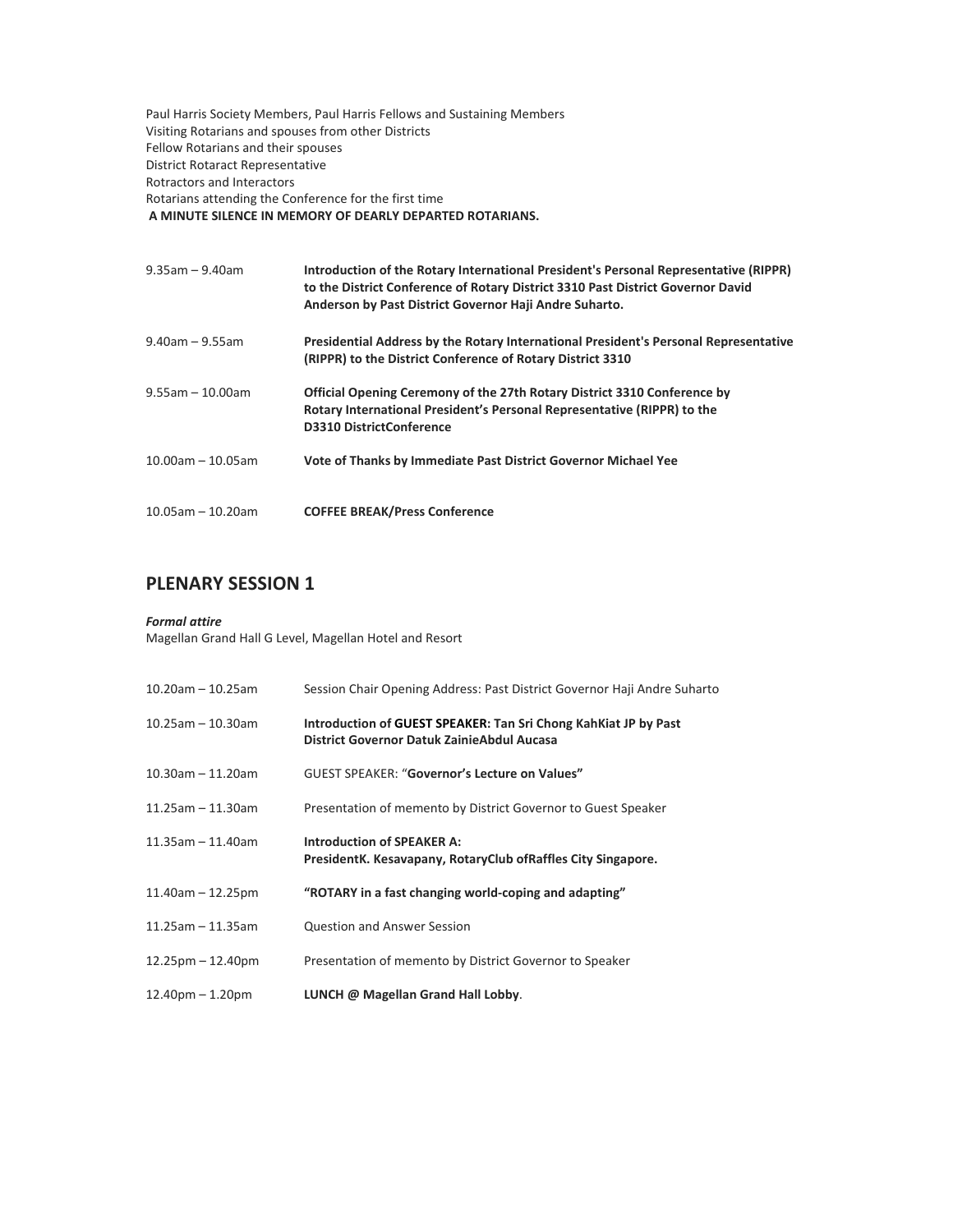# **PLENARY SESSION 2**

### *Formal attire*

Meeting room 2-5 G Level, Magellan Grand Hall Lobby.

| $1.25$ pm $- 1.30$ pm | <b>Introduction of SPEAKER B:</b><br>Past President Jeffrey Chan, Rotary Club of Raffles City Singapore |
|-----------------------|---------------------------------------------------------------------------------------------------------|
| $1.30pm - 2.15pm$     | "Rotarians and TheAsean Community".                                                                     |
| $2.15$ pm $- 2.30$ pm | <b>Question and Answer Session</b>                                                                      |
| $2.30pm - 2.35pm$     | Presentation of memento by District Governor to Speaker                                                 |
| $2.40pm - 2.45pm$     | Session Chair Opening Address: Past District Governor Haji Andre Suharto                                |
| $2.45$ pm $- 2.50$ pm | Introduction of Speaker 1: District Grant Chair, Past President Dr Shahul Hameed                        |
| $2.50pm - 3.20pm$     | "Making a Difference with Rotary Foundation's Global Grants"<br>(Including Q & A Session)               |
| $3.20$ pm $-3.25$ pm  | Presentation of memento by District Governor to Speaker                                                 |
| $3.25$ pm $-3.40$ pm  | <b>COFFEEBREAK</b>                                                                                      |
| $3.40$ pm $- 3.45$ pm | Introduction of Speaker 2: Past President Christopher Liew                                              |
| $3.45$ pm $- 4.15$ pm | Rotary Community Corp (RCC) Project(Including Q & A Session)                                            |
| $4.15$ pm $- 4.20$ pm | Presentation of memento by District Governor to Speaker                                                 |

# **GOVERNOR'S BANQUET**

#### *Formal attire*

Magellan Grand Hall G Level

| $6.00pm - 6.50pm$     | <b>Cocktails</b>                                                                                                                                                                                                                            |
|-----------------------|---------------------------------------------------------------------------------------------------------------------------------------------------------------------------------------------------------------------------------------------|
| $6.50$ pm $- 7.00$ pm | All to be seated                                                                                                                                                                                                                            |
| $7.00pm - 7.15pm$     | <b>Arrival of Past District Governors and spouses</b>                                                                                                                                                                                       |
| $7.15$ pm $-7.20$ pm  | <b>Arrival of Rotary District 3310 Governor</b><br>Datuk Lee Chuen Wan JPwith District First Lady Datuk Naomi Chong<br>Arrival of Rotary International President's Personal Representative, Past District<br><b>Governor David Anderson</b> |
| $7.20$ pm $-7.25$ pm  | <b>Toasts</b><br>Duli Yang Maha Mulia Yang Di PertuanAgong by District Governor 3310<br>Datuk Lee Chuen Wan JP<br>Tuan Yang Terutama Yang Di PertuaNegeri Sabah by President Vincent<br>Chua of the Rotary Club of Likas Bay                |
|                       | Rotary International by Past District Governor Dr Philbert Chin                                                                                                                                                                             |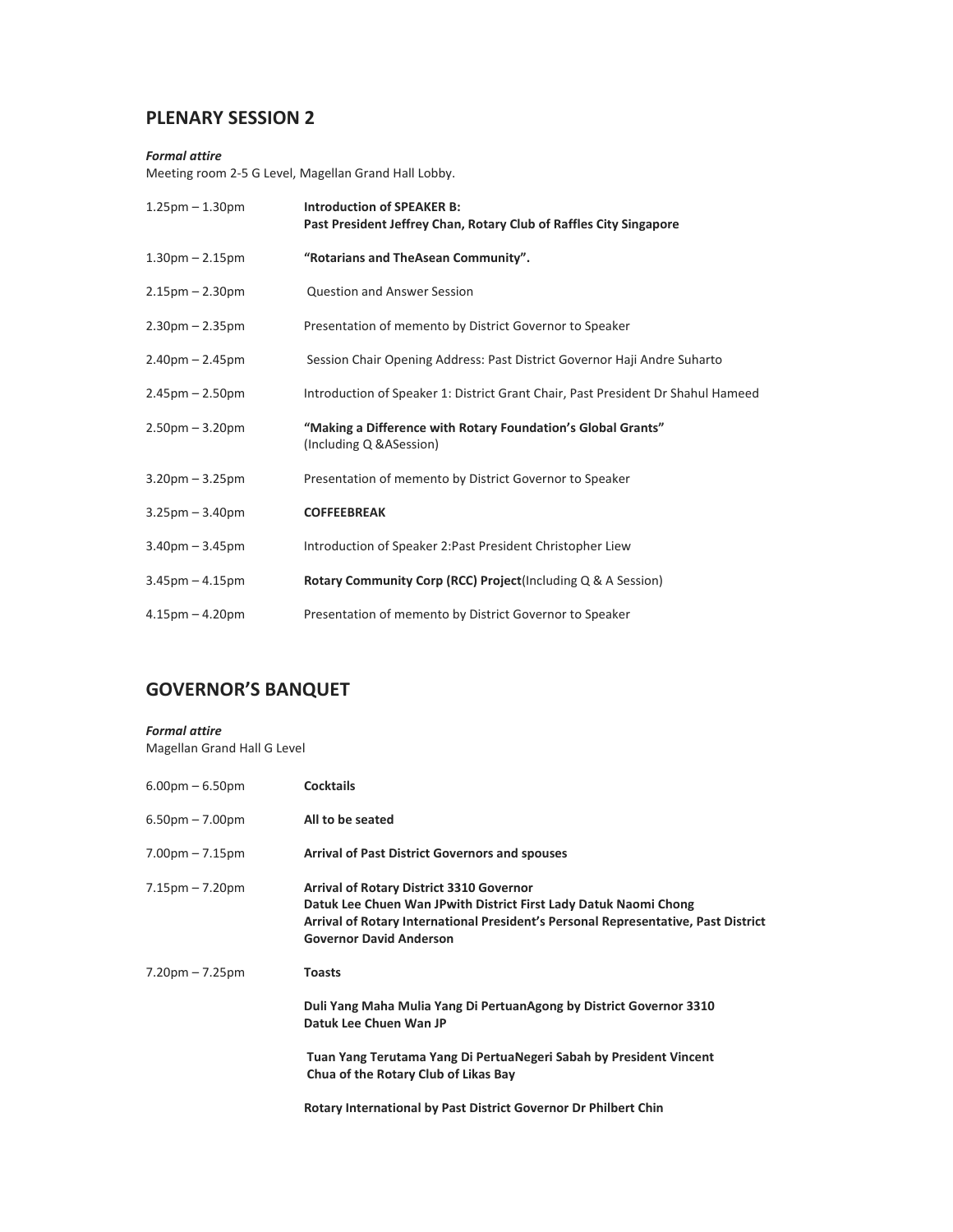| $7.25 \text{pm} - 7.35 \text{pm}$ | <b>Roll Call of Clubs by Master of Ceremony</b>                                                                                                                                                                                                   |
|-----------------------------------|---------------------------------------------------------------------------------------------------------------------------------------------------------------------------------------------------------------------------------------------------|
| $7.35 \text{pm} - 7.50 \text{pm}$ | <b>Welcoming Address by the Rotary District 3310 Governor</b><br>District Governor Datuk Lee Chuen Wan JP                                                                                                                                         |
| $7.50pm - 8.25pm$                 | Dinner starts (Entertainment)                                                                                                                                                                                                                     |
| $8.25$ pm – $8.30$ pm             | <b>PRESENTATION OF ROTARY DISTRICT 3310 GOVERNOR 2019-20</b><br>Introduction of District Governor 2019-20Jeffery YongTC                                                                                                                           |
| $8.30pm - 8.40pm$                 | <b>District Governor Nominee's Acceptance Speech</b><br>District Governor Nominee 2019-20 Jeffery Yong T C                                                                                                                                        |
| $8.40$ pm $- 8.55$ pm             | <b>Report on the State of Rotary Worldwide</b><br>Rotary International President's Personal Representative (RIPPR) to the District<br>Conference of Rotary District 3310 Past District Governor David Anderson, Rotary<br>District 9790 Australia |
| $8.55$ pm $-9.00$ pm              | Presentation of Gift to Rotary International President's Personal Representative Past<br>District GovernorDavid Anderson by District Governor                                                                                                     |
| $9.00$ pm $-10.30$ pm             | PRESENTATION OF ROTARY INTERNATIONAL & DISTRICT3310AWARDS<br>Followed by Entertainment.                                                                                                                                                           |
|                                   | Dinner & desserts                                                                                                                                                                                                                                 |

# Day 3: 13<sup>th</sup>, May, 2018

# **PLENARY SESSION 3**

*Casual smart attire or Rotary shirt*  Magellan Grand Ball room, 2-5 @ Level 1

| $8.45$ am - 9.00am    | Arrival of conference delegates & singing session                                                                                                                                            |
|-----------------------|----------------------------------------------------------------------------------------------------------------------------------------------------------------------------------------------|
| $9.00$ am – $9.20$ am | The Rotary Foundation (TRF) Funding & Polio Plus<br>Rotary International President's Personal Representative (RIPPR) to the District<br>Conference of Rotary District 3310PDG David Anderson |
| $9.20$ am – $9.35$ am | 'Cure Cataract'<br>President Dr. Ravi Mandalam, Rotary Club of Kota Kinabalu                                                                                                                 |
| $9.35$ am - $9.50$ am | Environmental Project: Tree Planting by the 9 Rotary Clubs in Kota Kinabalu<br>Vice President Tulip Noorazyze                                                                                |
| $9.50$ am - 10.05am   | "Dengue - Its Situation & Its Control" by Past President Lucas Chew KarHin                                                                                                                   |
|                       | Rotary Club of PasirGudang. Moderator: PDG Ir John Cheah Kam Loong P.I.S                                                                                                                     |